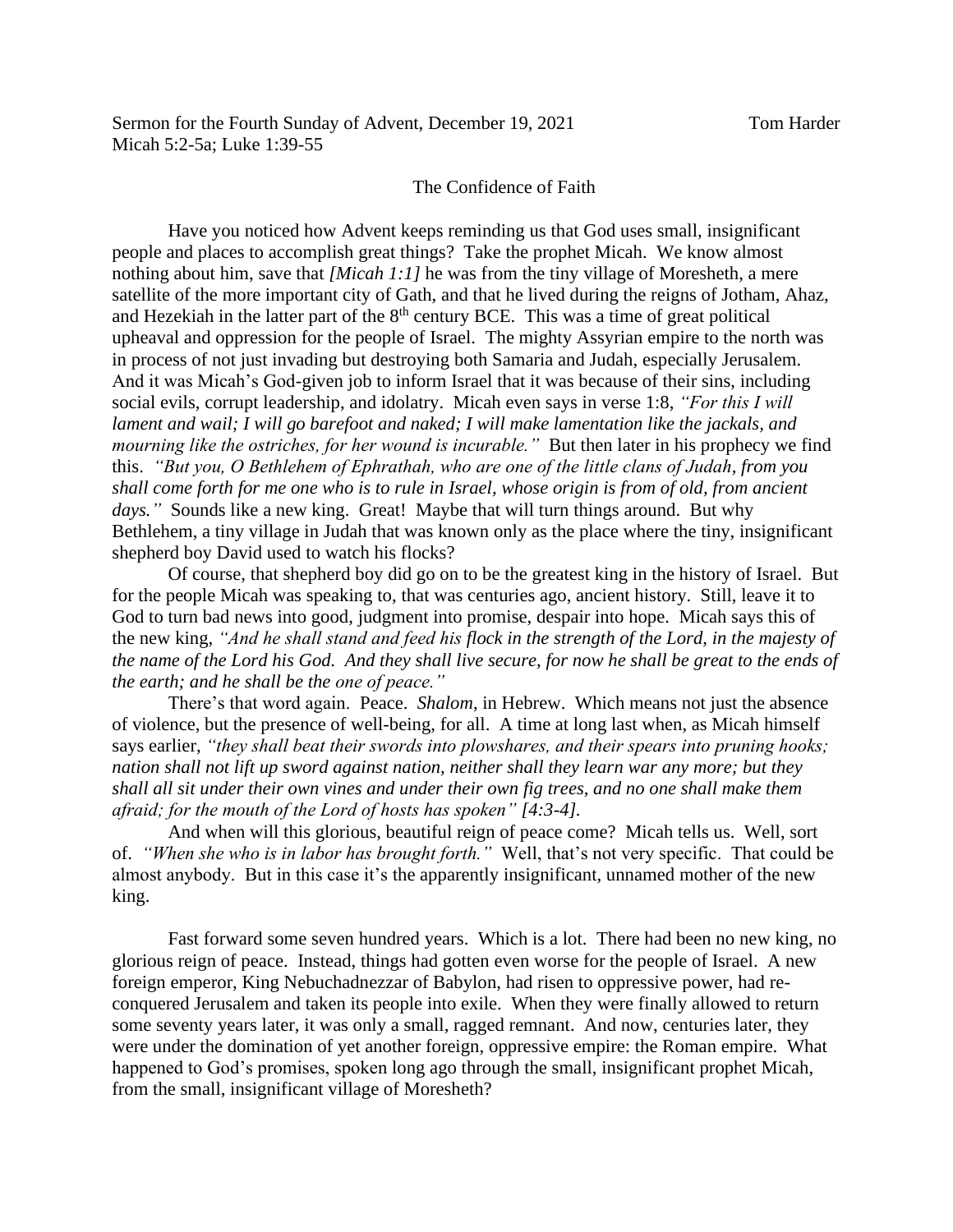A new story. An angel visits two unimportant peasant women, one from the small village of Nazareth in Galilee, the other from the hill country of Judea to the south. One, an as yet unmarried virgin, the other a barren woman too old to have a baby. The angel informs them that they shall both conceive. The son of one shall be a messenger, the voice crying in the wilderness, "Prepare the way of the Lord." And the son of the other shall be, well, the Lord.

Mary visits her cousin Elizabeth. Both are pregnant. Elizabeth's baby leaps for joy in her womb when Mary arrives and greets her *[1:41]*. And Elizabeth is filled with the Holy Spirit. Just like a prophet. An insignificant, old, believed-to-be-barren, woman prophet. And crying out, she addresses Mary: *"Blessed are you among women, and blessed is the fruit of your womb.*" Mary in turn is filled with the Holy Spirit, and in turn utters an amazing prophecy. Except, instead of declaring what the Lord will do (at some unknown time in the future), Mary's prophecy declares what the Lord has already done. *"He has looked with favor on the lowliness of his servant,"* she sings. It's like a confession: Why me? I am small, insignificant!

But then the Holy Spirit takes completely over Mary's prophecy continues. *"He has shown strength with his arm; he has scattered the proud in the thoughts of their hearts. He has brought down the powerful from their thrones, and lifted up the lowly; he has filled the hungry with good things, and sent the rich away empty."*

What is this young virgin even talking about? Who are the "proud" whom God has scattered? Where are the powerful rulers have been brought down from their thrones? Who are the rich that have been sent away empty? The mighty Roman empire was still very much in power over the entire known world. King Herod still sat on his throne, surrounded by his great wealth, a puppet so-called king ruling over his people with an iron hand.

What Mary is describing, through the power of God's Holy Spirit, is nothing less than a great reversal. An "upside-down kingdom," we might say. The powerful brought down, and the lowly lifted up. The hungry have been filled with good things, and the rich sent away empty.

But had these things happened yet? No. Certainly not in their fullness. Had they begun to happen? Maybe so. Through small, insignificant people in small, insignificant places. People like the prophet Micah. And Elizabeth. And Mary.

This is simply how God works in the world. Over vast expanses of time, God reveals his promises. Sometimes they come through prophets, as glorious images of the future. Other times they come through the inspired words of poor, expectant women, some too young, some too old, declaring with absolute certainty what God has already done.

Fast forward another 2000 some years, to a small insignificant town in south central Kansas, where there is a formerly great but now small, insignificant congregation known as the First Mennonite Church. Has God's reign of peace yet become a reality? No. Instead, one war just keeps morphing into another. Have all swords yet been beaten into plowshares, and spears into pruning hooks? No. Swords have merely been replaced by far more lethal weaponry. And we don't even know what a pruning hook is. Does everyone sit beneath their own vine and fig trees, in peace and unafraid, as the beloved, ancient, yet still current camp song goes? Far from it.

Is God still at work in the world? Yes! Even though vast expanses of time have passed since the ancient, biblical stories? Yes! Time after all is all relative to God. God created time. God can use it as he wants.